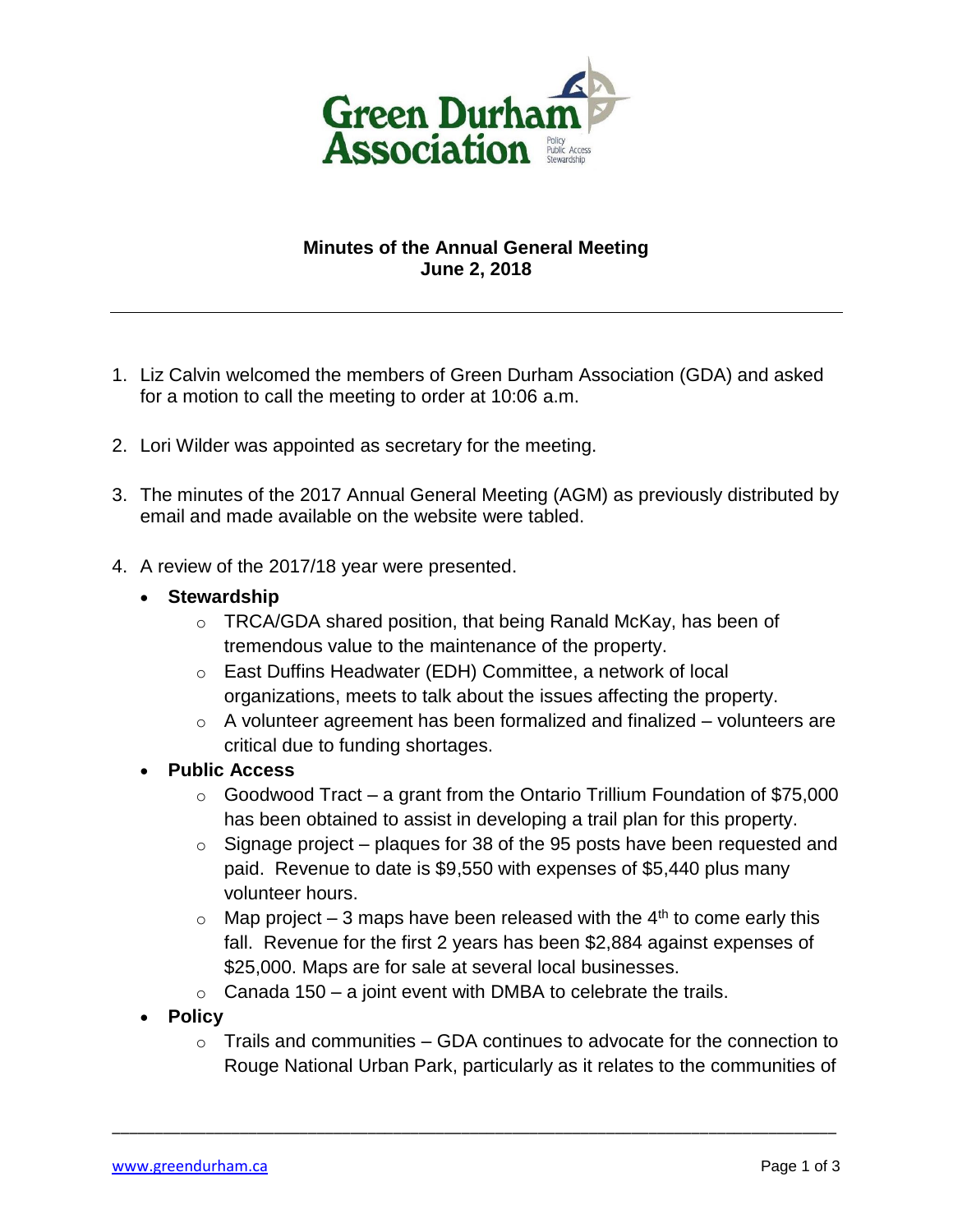Seaton and Claremont. The connecting gateway would require approximately 900 acres.

- o Federal lands
	- With GDA's charitable status, assistance was provided in fund raising for Land Over Landings agricultural study.
	- Provincial lands The efforts requesting the province to turn over management of the Tannenbaum property to TRCA is on-going and frustrating. There appear to be no changes in the foreseeable future.

## **Administrative and Other**

- $\circ$  Branding/awareness GDA sponsored the stone sculpture by Fly Freeman promoting the Uxbridge trails.
- $\circ$  A joint open house was held at the Goodwood Community Centre to promote trail awareness.
- $\circ$  Fundraising efforts continue with the sign post project.
- 5. A. Conyers reviewed the 2017/18 financial statements. As of the year ending May 31, 2018 the revenue was \$125,450 with expenses of \$79,067. Included in the revenue are Trillium grant funds of \$67,500. Including cash and securities, GDA has assets of \$179,510.
- 6. B Wilder proposed the following members for Directors and called for nominations to close and accept them for 2018/19 Directors. W. Dobson called for the close of nominations as presented, seconded by L. Calvin. Carried.
	- Brian Buckles Bob Henderson
	-
	-
	- Wendy Dobson Geoffery Vernon
	- Michie Garland Lori Wilder
	- Liz Calvin **International Communist Calvin** John McCutcheon • Adam Conyers **Michael Tucker (honorary)**
- 7. Priorities for 2017/18 were presented:
	- **Stewardship**
		- $\circ$  On-going TRCA relationship as it relates to the community liaison and various projects. The trail management agreement is currently for 1 year. We will work to have that extended for a 5 year term.
		- o A volunteer program for trail maintenance will be developed.

\_\_\_\_\_\_\_\_\_\_\_\_\_\_\_\_\_\_\_\_\_\_\_\_\_\_\_\_\_\_\_\_\_\_\_\_\_\_\_\_\_\_\_\_\_\_\_\_\_\_\_\_\_\_\_\_\_\_\_\_\_\_\_\_\_\_\_\_\_\_\_\_\_\_\_\_\_\_\_\_\_\_\_\_\_